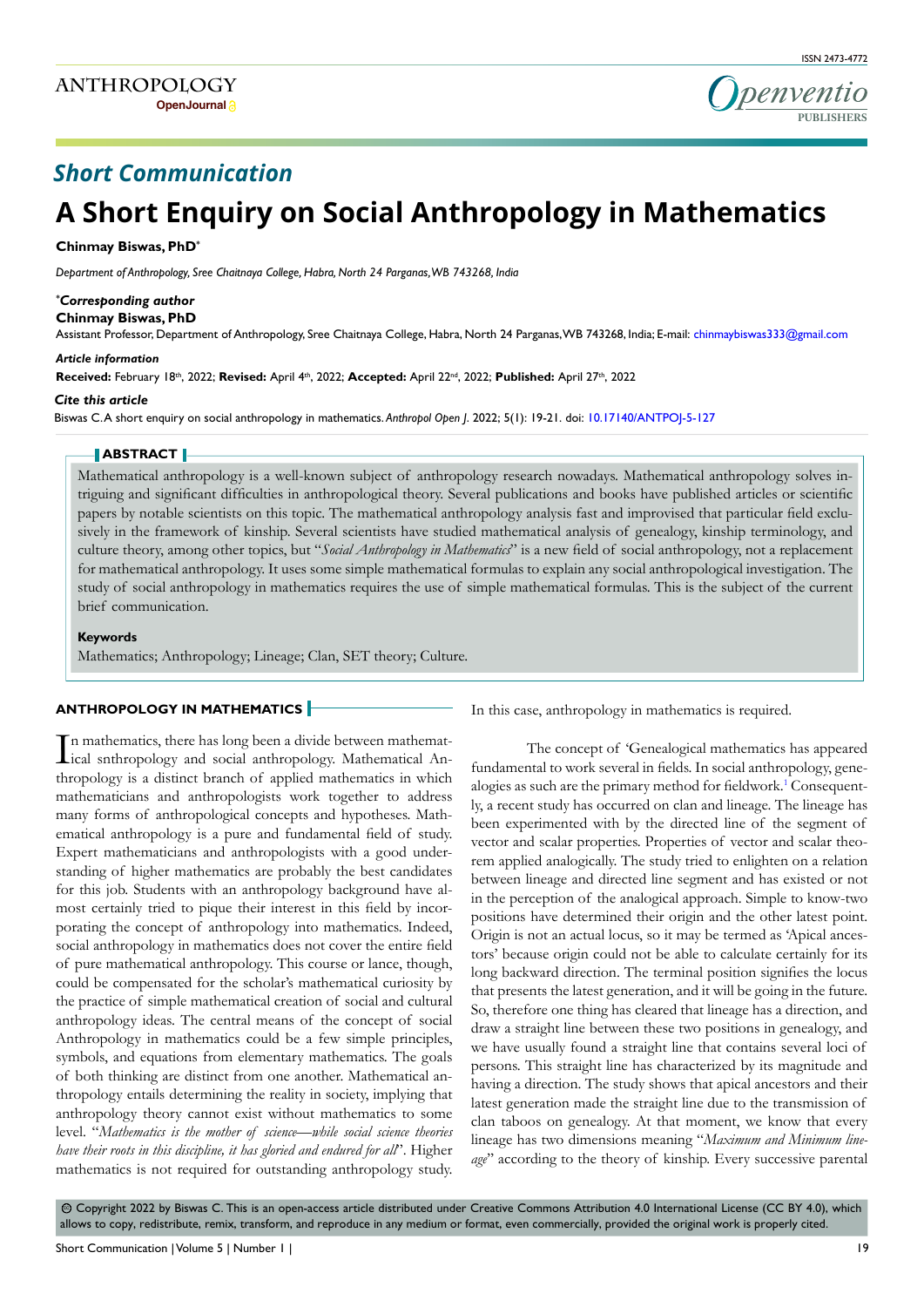

stalk in time and space - is carried out by a substantial number of directed line segments. These line segments are discussed or proved by the triangle and parallelogram or *p*-system graph theory. The study had intended to exercise the overview of male or female line inheritance patterns by using analogically directed line segments of vector and scalar quantities. Though, the investigation does not mention the other properties of the vector. Genealogy has categorically acted as a catalyst has seen, and in this approachthe 'Genealogy' method is essential in the domain of the study of analogical magnitude fields where time and space have been seen.<sup>[2](#page-2-1)</sup> Biswas et al<sup>3</sup> have also shown the following diagram for their study.

# **Diagram 1: Lineage Straight Line with Direction**

Imagine you are drawing a hypothetical genealogy from the first generation to generation six. Then you will get a straight line under the dimension of patrilineal (male to male) or matrilineal (female to female).

 $Gen-I \longrightarrow Gen-VII$ 

[that straight line is drawn based on kinship, and it could be considered as the line which has a unique direction from ancient to present and future]

# **Diagram 2: Initial and Terminal Position**

Now you think this a way that on the straight-line Gen-I represents as an initial and Gen-VII as terminal position then we find;

 $A$  (initial point)  $\longrightarrow$  B (terminal Position

[  $A=Gen-I$  and  $B=Gen-VII$ ]

Some scholars have described culture as energy in an anthropological context - the components of culture are two types: one is its material form, known as material traits, and another is social traits. Hence, we have considered that fact through the analogical concept that culture has two major components: which would likely to describe as its material and energy level. The material traits are the state of potential energy. It has mass, weight, and volume. Let's look at a book as an example of 'material traits that hold the mass, energy, and volume (length, breadth, and height), and 'song' is sound energy that is structured' by step-by-step musical tunes. These are social traits as well as possess energy. Therefore, it would like to express analogically' that 'energy is a form of culture'.

The study intends to draw a relation between time, space, and genealogy: and where genealogy somewhat looks like a 'space' where individuals presented concerning the time. The 'time and space' have controlled the genealogical existence of human groups and the continuity of human society. Therefore, social anthropological research can be a more meaningful or enlightening mission with the help of these two lenses. The study has also reported that genealogy is influenced by three components; these are marriage, death, and birth. These three components have a value of negative and positive nature. The positive value i.e., birth always increases and the negative charge decreases the numerical strength of a genealogy. And a major; institution like 'marriage' confirms the role of birth.

[Biswas[4](#page-2-2) prescribed a figure which is cited here for understanding the piece.]

Marriage='+' and '-' charge (Male/Female)

Birth='0' or '+' charge  $(x^1, x^2, x^3, \ldots, x^N)$ =0/one and more

Death=only negative value  $(-x^1, -x^2, -x^3, \ldots, x^N)$ =Less than '0' (Death is the only character that possessed a negative charge but birth is a typical character that possesses two values i. e. "0" and more than 'Zero'. 'Zero' is not a character of Negative because after birth offspring's can be dead-hence negative value suggests death, not for birth. So, the theorem is that "*birth always positive occurrence or factor and greater than zero in respect to the time and space in a genealogy*" (Birth>0).

This paper discusses the festivals of 'Urban Oroan' tribes in the district of West Bengal. Urban tribes mean the migrated people who had been coming to the city or semi-urban areas for hundreds of years back. Particularly they were hired by moneylenders, landlords, different companies' supervisors for the labor of railway construction work, jungle cutting, river dam works, etc. Afterward, they had not returned to their cradle house. They live here permanently. Therefore, slowly foreign urban traits have been entered their way of living. As a result, they breed a new cultural stage where traditional cultural traits would not yet be hampered or be lost but modified and merge into modern cultural activities. Now urban Oraon celebrates two types of festivals –which are mentioned by the author as "Ideal" and "Modern" types. "Ideal" type has referred to the traditional ritual and festivals of the Oraon tribe, and Modern festivals mean the festivals which are usually celebrated by upper caste people. These two facts are the main components of a 'set' as the author explained and denoted as Ideal (x), and Modern (y). The author pointed out those functionally three types of festivals i.e. family (A), clan (B), and community (C) is celebrated by them. With that festival thus two elements have been blended. Another one element also mentioned by author i.e., invitation of neighbor (z), and three festivals are represented as three sets i.e.  ${A}$ =family festival,  ${C}$ =clan festival, and  ${B}$ =community festivals. Therefore it can be represented that Set-A {x,y,z}, Set B  $\{x,y,z\}$ , and Set –C  $\{x,y\}$ . The clan festival (C) possesses only two elements; element 'c' does not exist. Two set A and B are equal (A=B) if they consist of the same elements. In the end, the author has tried to explain that Set A and B are the proper subsets of C because in Set C the element 'y' is usually not found. The study exerts that Oroan people in past no clan festivals celebrated but in case urban Oroan people have been practicing the clan festival that is the new form of Urban Oroan people behavior pattern. No null set is detected, and a community festival can be called a superset festival or a family festival. So, it is mentioned that the festivals of urban Oroan people are governed by set theory analogically.[5](#page-2-3)

Therefore, I have focused some examples on the concept